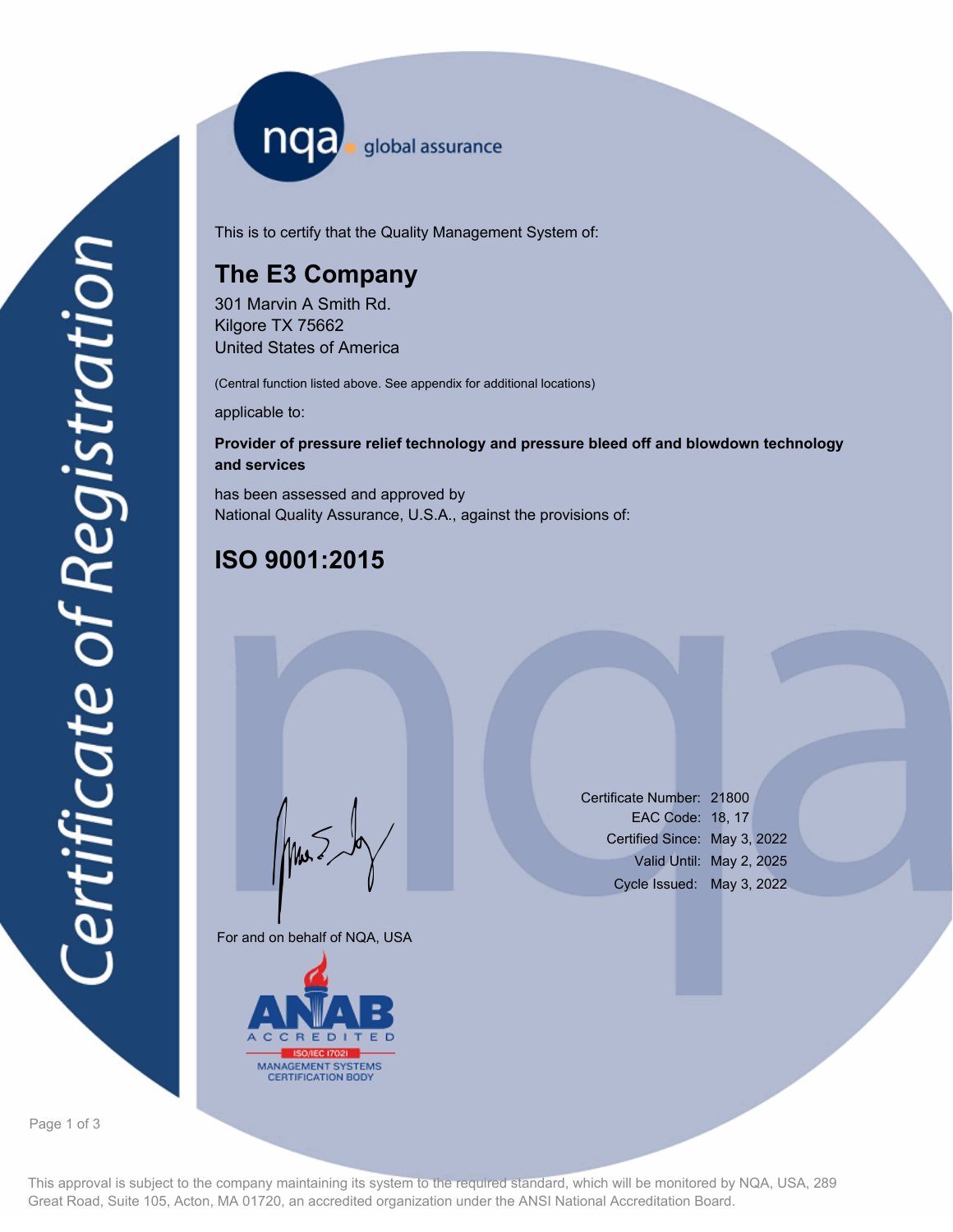nqa. global assurance

Appendix to Certificate Number: 21800

### **Includes Facilities Located at:**

**The E3 Company** Certificate Number 21800 301 Marvin A Smith Rd. Kilgore TX 75662 United States of America

**The E3 Company Service, Sales** Service, Sales Certificate Number 21800 5806 Baldwin Ln. Williston ND 58802 United States of America

**The E3 Company** Service, Sales Certificate Number 21800 8157 State Hwy 16 Jourdanton TX 78026 United States of America

**The E3 Company** Service, Sales Certificate Number 21800 8001 W HWY 80 E Odessa TX 79765 United States of America

Manufacturing, Warehousing, Distribution, Field Support

Certified Since: May 3, 2022 Valid Until: May 2, 2025

Cycle Issued: May 3, 2022

Page 2 of 3

This approval is subject to the company maintaining its system to the required standard, which will be monitored by NQA, USA, 289 Great Road, Suite 105, Acton, MA 01720, an accredited organization under the ANSI National Accreditation Board.